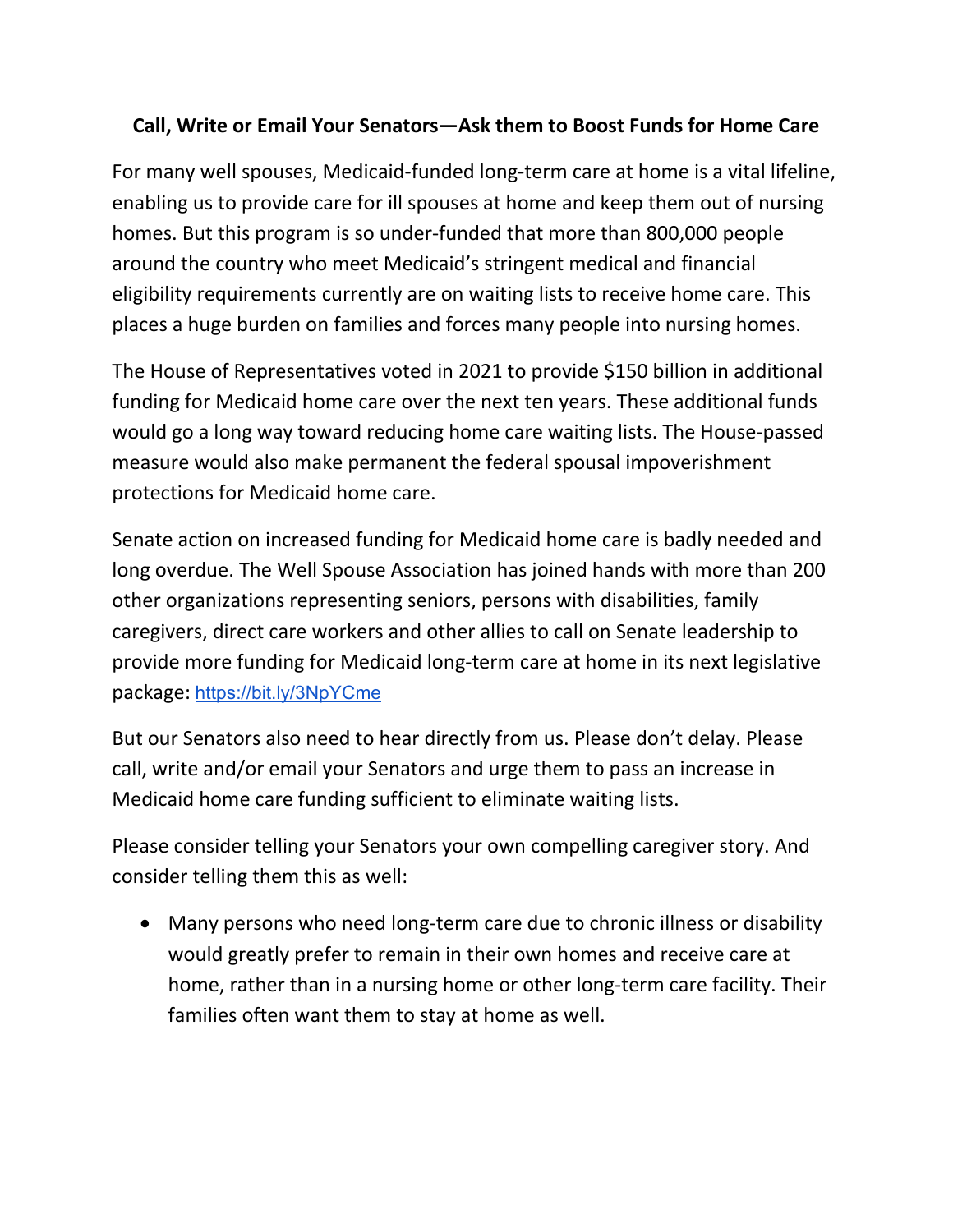- But many people cannot afford the high cost of long-term care at home. Family caregivers spend on average 26% of their annual income on caregiving expenses.
- Funding for home care is so inadequate that more than 800,000 people around the country who meet Medicaid's stringent medical and financial home care eligibility rules currently are on waiting lists to receive home care.
- The cost of care to the government is also far less at home in most cases than in a nursing home.
- Surveys show that increased funding for home care is very popular with the American public, across the political spectrum. One survey last year of 1,400 voters age 50 and older found that 87% supported increasing resources for in-home care, including 82% of Republicans, and another survey of 800 people age 18 and older found that 89% of Americans support an increased public investment in affordable home care services. In fact, according to Justice in Aging, adequate funding for long-term care is the most popular provision in the investment package being considered by Congress.
- The current system which under-funds home care forces many people into nursing homes, and forces many others to stay in nursing homes when they would prefer to receive care at home.

Click *[here](https://wellspouse.org/images/WSA%20home%20care%20samples%202.pdf)* for a sample email or letter and *[here](https://wellspouse.org/images/WSA%20Home%20Care%20talking%20points%203.pdf)* for telephone talking points that you can use when contacting your Senators. Click *[here](https://wellspouse.org/images/WSA%20home%20care%20tips%204.pdf)* to find their phone numbers and email addresses, as well as helpful tips on how to make your calls and emails most effective.

For more information from *Justice in Aging* on funding for home care, see:

- Fact Sheet: [Key Principles for Advocates When Talking About Home and](https://default.salsalabs.org/T0d719ec6-009e-4d1d-a777-a04fb5400fc5/6da743ef-e311-11e6-af71-0a37f6a00871)  [Community-Based Services \(HCBS\):](https://default.salsalabs.org/T0d719ec6-009e-4d1d-a777-a04fb5400fc5/6da743ef-e311-11e6-af71-0a37f6a00871) [https://justiceinaging.org/wp](https://justiceinaging.org/wp-content/uploads/2022/02/HCBS-Messaging-Fact-Sheet-1.pdf)[content/uploads/2022/02/HCBS-Messaging-Fact-Sheet-1.pdf](https://justiceinaging.org/wp-content/uploads/2022/02/HCBS-Messaging-Fact-Sheet-1.pdf)
- [Polling on investment package showing strong support for HCBS:](https://default.salsalabs.org/T9191cd7c-d634-4f09-8593-ba5d54628960/6da743ef-e311-11e6-af71-0a37f6a00871) [https://www.dataforprogress.org/blog/2022/5/3/voters-coverwhelmingly-](https://www.dataforprogress.org/blog/2022/5/3/voters-coverwhelmingly-support-bidens-investment-package?eType=EmailBlastContent&eId=fc36cb1b-ff3c-480f-bc39-690d7d7ba051)